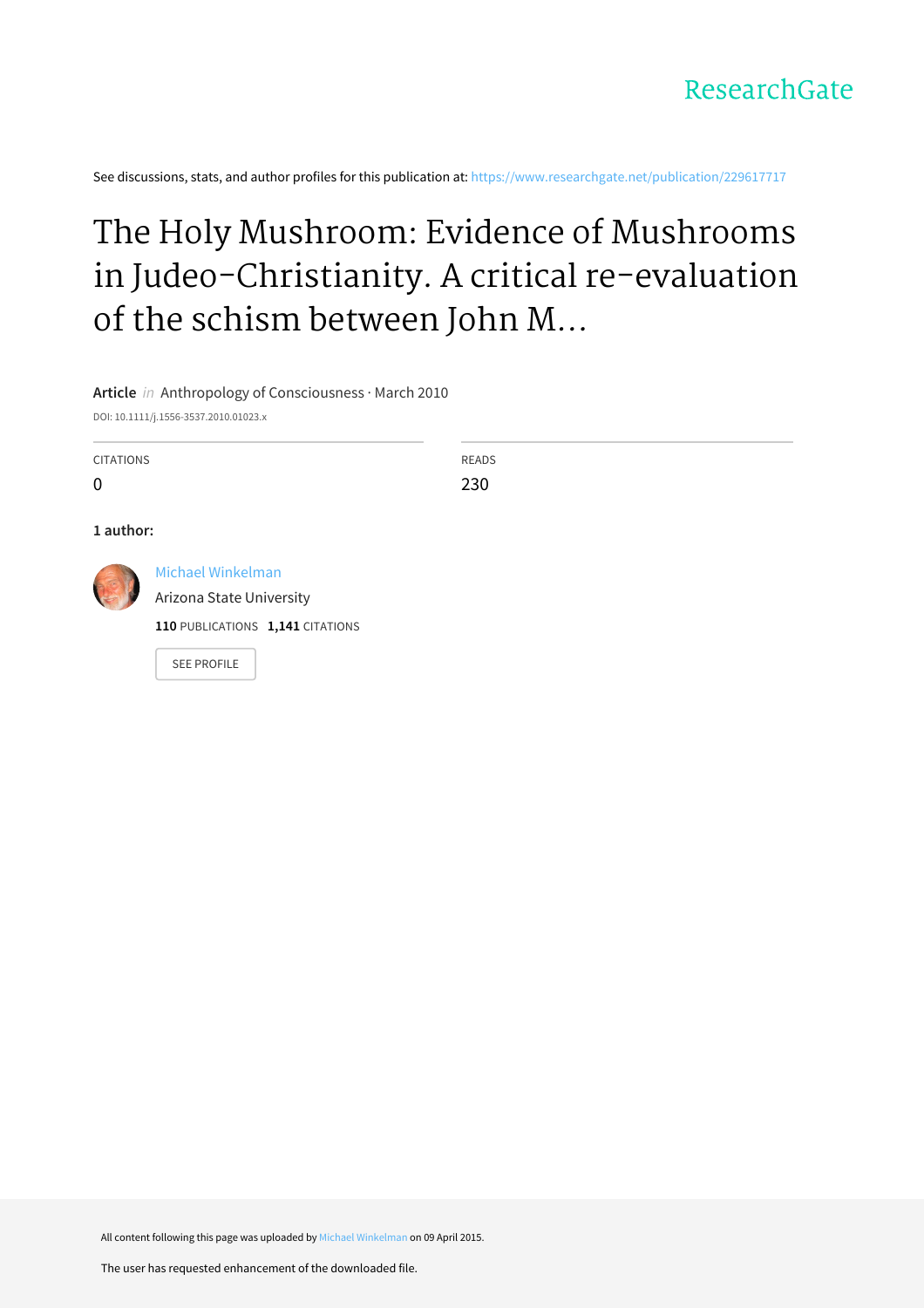

The Holy Mushroom: Evidence of Mushrooms in Judeo-Christianity. A critical re-evaluation of the schism between John M. Allegro and R. Gordon Wasson over the theory on the entheogenic origins of Christianity presented in The Sacred Mushroom and the Cross. J.R. Irvin. Grand Terrace, CA: Gnostic Media, 2008,  $188$  pp, with 38 color and 7 BGW plates. ISBN-10: 1439215170; ISBN-13: 978-1439215173; \$42.49

The Holy Mushroom (THM) investigates a critical issue in the history of entheogen studies, the response to the publication of The Sacred Mushroom  $\mathfrak{S}$ the Cross (TSMTC) by John Allegro (1970). In TSMTC, Allegro integrated information from art, linguistics, ethnobotany, and prehistory to present a radically new argument on the origins of Christianity in mushroom cults that survived into the current era. These arguments were summarily dismissed by Gordon Wasson, one of the best-known avocational entheogenic scholars. In spite of Wasson's publications on the entheogenic origins of religions around the world, he dismissed a central thesis of Allegro's work—that the Plaincourault fresco (circa 1291 C.E.) from France depicted an Amanita muscaria mushroom. This rejection—which came to be known as the Wasson-Panofsky interpretation—was based on the opinion of an art historian Erwin Panofsky who claimed that in spite of the obvious resemblances to the Amanita muscaria, the fresco was not a mushroom, but a stylized Italian pine tree.

THM examines the background to what became a brief public dispute leading to an almost universal rejection and ridicule of Allegro's work. Irvin examines the behind-the-scenes dynamics of this controversial rejection by Wasson through a variety of methods, including examination of private correspondences of Wasson with others regarding this topic. In a careful examination of many levels of evidence, including a careful checking and cross-referencing of texts and footnotes, Irvin argues that Wasson behaved in an incredibly irresponsible fashion—even becoming obstructionist—in shaping the academic response to Allegro's book and the opinions of subsequent generations of scholars.

Anthropology of Consciousness, Vol. 21, Issue 1, pp. 106-108, ISSN 1053-4202, © 2010 by the American Anthropological Association. All rights reserved. DOI: 10.1111/j.1556-3537.2010.01023.x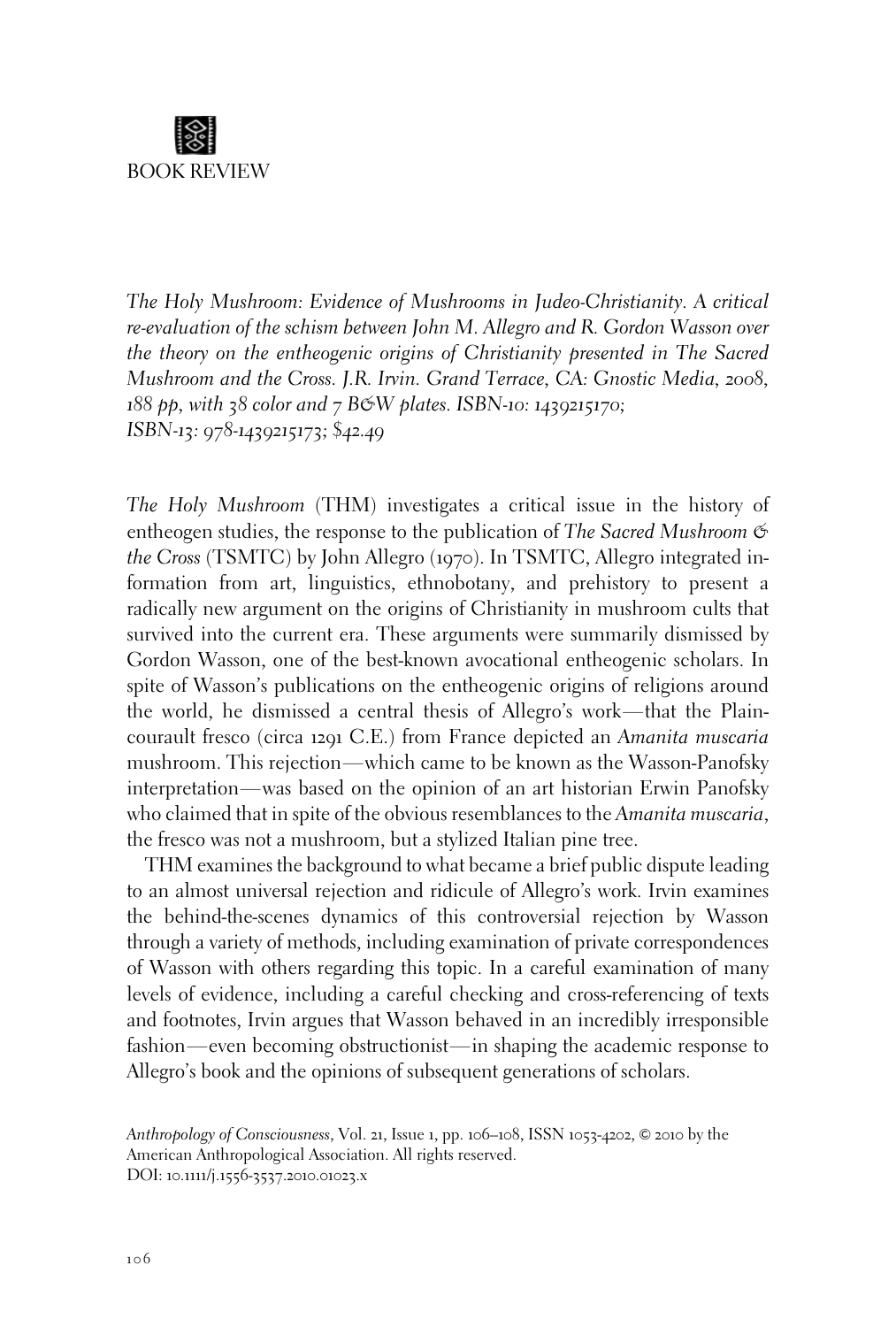The controversy between Wasson and Allegro was influenced by many factors, not the least of which was that neither was an expert in all of the fields of inquiry relevant to the question. Wasson, a banker turned mycologist and Allegro, a philologist and esteemed investigator of the Dead Sea Scrolls, relied on information beyond their own field of expertise.

Wasson had acquired a reputation as an international authority regarding mushrooms and entheogens by virtue of his work in bringing attention to the persistent Mesoamerican traditions, embodied in the figure of Maria Sabina and in his book on the origins of the Aryan soma, the source of the sacred elixir of the ancient Vedic gods. Yet Wasson took the stance that entheogenic mushroom use was only part of the ancient origins of the Christian tradition (prior to 1,000 B.C.E.), and that no vestiges had survived until the current era. He summarily dismissed and even publically ridiculed and insulted Allegro, going beyond the scope of academic critique in maligning his ideas and motivations.

But by reference to private correspondence, Irvin reveals a disreputable aspect to Wasson's dismissal. Wasson apparently confided to others that he did not even read Allegro's book, but instead relied on the opinions of a Jewish Rabbi and a Catholic priest in developing the opinion there was nothing worthwhile in TSMTC—"not a single word of truth." Irvin uses cross-references to a variety of published and unpublished material to show that Wasson embarked on a life-long tirade against Allegro that was based in a wide range of falsifications and distortions. Irvin suggests that these were based on Wasson's self-interest—ignoring his own contradictions and refusing to acknowledge that he was mistaken. Wasson may have also suffered from one of the problems he often leveled at his own critics—mycophobia—compounded with his personal struggles to find some kind of reconciliation in his troubled relationship with his Christian background.

Irvin further analyzes the attacks leveled at Allegro's work and scholarship, illustrating that for the most part they were due to the erroneous published opinions of other experts, not Allegro's own errors. Irvin also provides validation of the basic thesis of Allegro in the last third of THM, which is largely color plates depicting mushrooms in Christian antiquity. Reviewing paintings and other artistic depictions (i.e., carvings, stained glass windows) Irvin shows the central role of mushrooms in depictions of the activities of Adam and Eve, Christ, and many Christian figures, especially visionaries. Irvin points out not only the repeated appearance of the typical and signature characteristics of Amanita muscaria, but also mushroom depictions resembling the Psilocybe and Stropharia genera.

Irvin's conclusion is that for the most part Allegro was correct, and that continuing research has borne out what is becoming apparent in cultures and religions around the world—the entheogenic inspiration—if not outright origins of—religious sentiments in cultures around the world. Irvin marshalls a